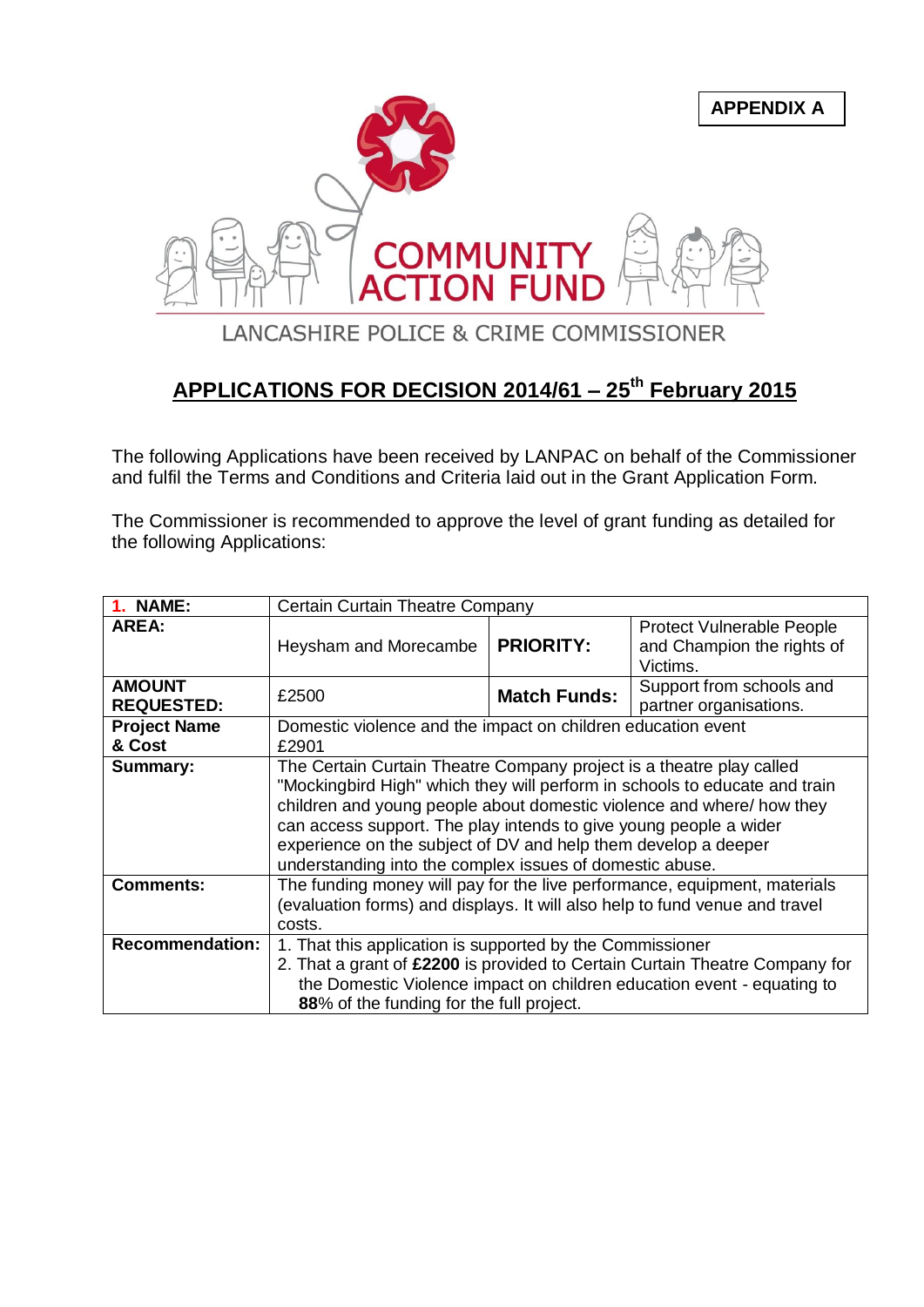| 2. NAME:                           | Friends of Highfield Road Park                                                                                                                                                                                                                                                                                                                                                                                                   |                     |                                                                        |
|------------------------------------|----------------------------------------------------------------------------------------------------------------------------------------------------------------------------------------------------------------------------------------------------------------------------------------------------------------------------------------------------------------------------------------------------------------------------------|---------------------|------------------------------------------------------------------------|
| <b>AREA:</b>                       | <b>Blackpool</b>                                                                                                                                                                                                                                                                                                                                                                                                                 | <b>PRIORITY:</b>    | Targeted local initiatives to<br>tackle crime, ASB and<br>reoffending. |
| <b>AMOUNT</b><br><b>REQUESTED:</b> | £1034.50                                                                                                                                                                                                                                                                                                                                                                                                                         | <b>Match Funds:</b> | <b>Blackpool Council</b>                                               |
| <b>Project Name</b>                | Keep Kids Safe                                                                                                                                                                                                                                                                                                                                                                                                                   |                     |                                                                        |
| & Cost                             | £3069                                                                                                                                                                                                                                                                                                                                                                                                                            |                     |                                                                        |
| <b>Summary:</b>                    | This project wishes to install "spinners" on top of the Pavilion Building in High<br>Field Road Park to stop youths climbing on to the roof and riding bikes,<br>fighting and being abusive to members of the public.                                                                                                                                                                                                            |                     |                                                                        |
| <b>Comments:</b>                   | Local residents often call the police as they are concerned about ASB and<br>officers are usually called out to the park to deal with nuisance the youths<br>are causing. Therefore, installing the spinners would help free up police time<br>and resources. Also, Blackpool council said they would be willing to pay 50%<br>of the cost to install the spinners if Friends of Highfield Road Park raise the<br>other $50\%$ . |                     |                                                                        |
| <b>Recommendation:</b>             | 1. That this application is supported by the Commissioner<br>2. That a grant of £1035 is provided to Friends of Highfield Road Park for the<br>Keep Kids Safe Project.                                                                                                                                                                                                                                                           |                     |                                                                        |

| <b>3. NAME:</b>                    | The Friends of Rose School                                                                                                                                                                                                                                                                                                                             |                     |                                                                                                           |
|------------------------------------|--------------------------------------------------------------------------------------------------------------------------------------------------------------------------------------------------------------------------------------------------------------------------------------------------------------------------------------------------------|---------------------|-----------------------------------------------------------------------------------------------------------|
| AREA:                              | <b>Burnley</b>                                                                                                                                                                                                                                                                                                                                         | <b>PRIORITY:</b>    | Protect vulnerable people,<br>Champion the rights of<br>victims and Tackle crime,<br>ASB and reoffending. |
| <b>AMOUNT</b><br><b>REQUESTED:</b> | £2500                                                                                                                                                                                                                                                                                                                                                  | <b>Match Funds:</b> | No match funding                                                                                          |
| <b>Project Name</b><br>& Cost      | Staying safe in your community                                                                                                                                                                                                                                                                                                                         |                     |                                                                                                           |
| <b>Summary:</b>                    | Friends of Rose School wish work and engage with 12 (12-16yrs) vulnerable<br>young people (who are regularly involved with ASB and reoffending) by<br>taking them to Tower Wood for a weekend in the Lake District. Whilst away<br>the young people will learn/ understand a number of issues (including the<br>use of illegal substances, CSE and DV) |                     |                                                                                                           |
| <b>Comments:</b>                   | The Commissioner previously funded this project in January 2014.                                                                                                                                                                                                                                                                                       |                     |                                                                                                           |
| <b>Recommendation:</b>             | 1. That this application is supported by the Commissioner<br>2. That a grant of £2000 is provided to Friends of Highfield Road Park for the<br>Keep Kids Safe Project.                                                                                                                                                                                 |                     |                                                                                                           |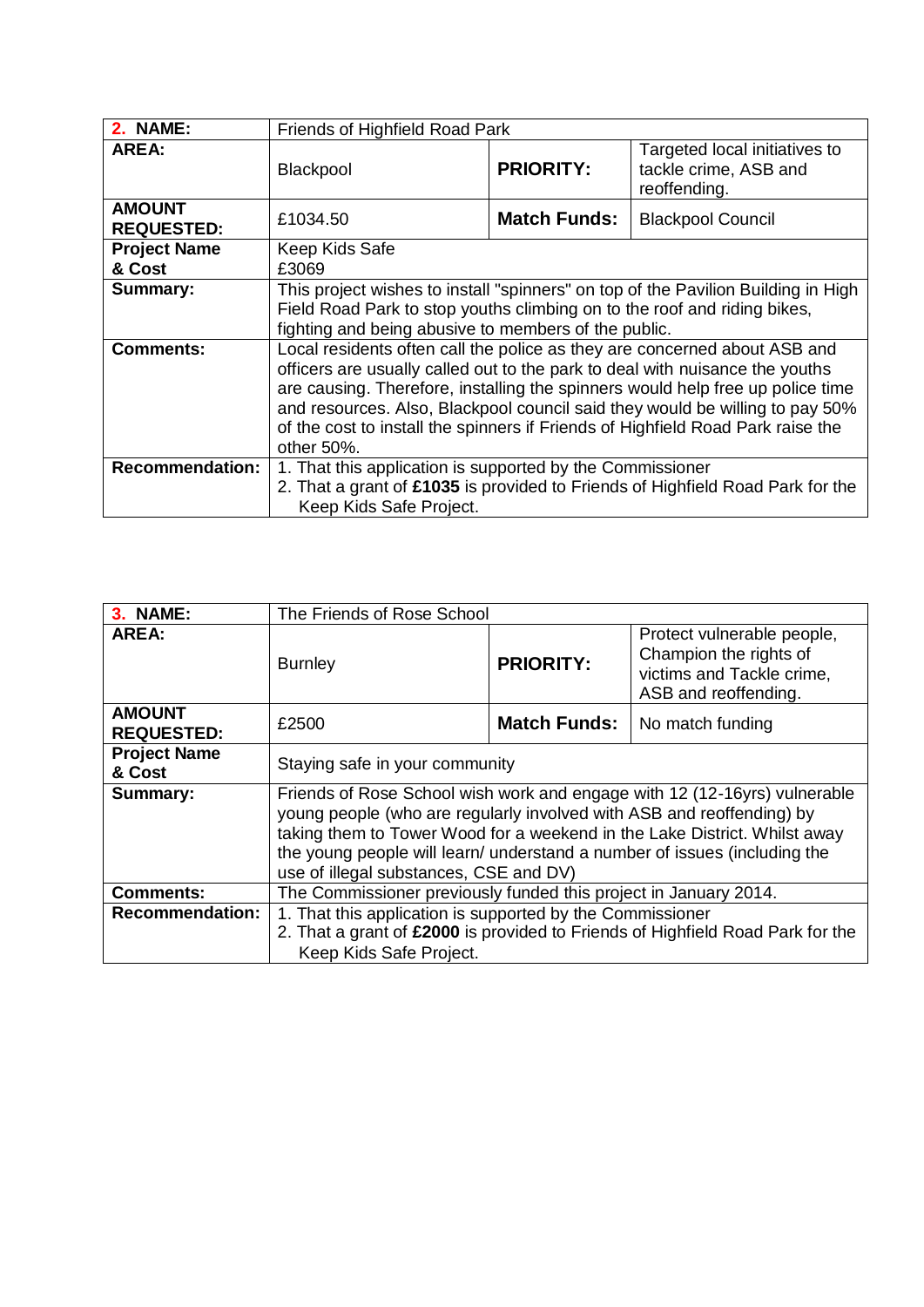| 4. NAME:                           | <b>Ormskirk Street Pastors</b>                                                                                                                                                                                                                                                                                                                                           |                     |                                                                      |
|------------------------------------|--------------------------------------------------------------------------------------------------------------------------------------------------------------------------------------------------------------------------------------------------------------------------------------------------------------------------------------------------------------------------|---------------------|----------------------------------------------------------------------|
| AREA:                              | <b>Ormskirk</b>                                                                                                                                                                                                                                                                                                                                                          | <b>PRIORITY:</b>    | Protect vulnerable people<br>and Tackle Crime and ASB.               |
| <b>AMOUNT</b><br><b>REQUESTED:</b> | £1000                                                                                                                                                                                                                                                                                                                                                                    | <b>Match Funds:</b> | Churches in Ormskirk,<br><b>Charities and Personal</b><br>donations. |
| <b>Project Name</b><br>& Cost      | <b>Ormskirk Street Pastors</b><br>£3277.50                                                                                                                                                                                                                                                                                                                               |                     |                                                                      |
| <b>Summary:</b>                    | The street pastors will patrol the streets of Ormskirk on a Friday and<br>Saturday evening between the hours of 10pm and 3am. Their role will be to<br>help people, ensuring those who need assistance, receive it (e.g. handing<br>out blankets, flip-flops, drinks, help people who have misused alcohol or<br>drugs, engaging with the public, licensees and doormen) |                     |                                                                      |
| <b>Comments:</b>                   | The street pastors work in partnership with Lancashire Constabulary and<br>West Lancs Borough Council (Ormskirk street pastors are currently awaiting<br>confirmation on a funding application with West Lancs Borough Council)                                                                                                                                          |                     |                                                                      |
| <b>Recommendation:</b>             | 1. That this application is supported by the Commissioner<br>2. That a grant of £1000 is provided to Ormskirk Street Pastors.                                                                                                                                                                                                                                            |                     |                                                                      |

| <b>5. NAME:</b>                    | <b>West Lancs Ark</b>                                                                                                                                                                                                                                                                                                                                                                       |                     |                                                                        |
|------------------------------------|---------------------------------------------------------------------------------------------------------------------------------------------------------------------------------------------------------------------------------------------------------------------------------------------------------------------------------------------------------------------------------------------|---------------------|------------------------------------------------------------------------|
| AREA:                              | Skelmersdale                                                                                                                                                                                                                                                                                                                                                                                | <b>PRIORITY:</b>    | Protect vulnerable people<br>and tackle crime, ASB and<br>reoffending. |
| <b>AMOUNT</b><br><b>REQUESTED:</b> | £1200                                                                                                                                                                                                                                                                                                                                                                                       | <b>Match Funds:</b> | None                                                                   |
| <b>Project Name</b>                | The Acorn Project                                                                                                                                                                                                                                                                                                                                                                           |                     |                                                                        |
| & Cost                             | £1200                                                                                                                                                                                                                                                                                                                                                                                       |                     |                                                                        |
| <b>Summary:</b>                    | The Acorn project will run for 6 months and will work with ex-offenders and<br>try to encourage them to re-engage with the community by giving them an<br>opportunity to make positive changes in their life. The Acorn project will help<br>ex-offenders with housing issues, find accommodation where necessary, and<br>provide relevant training, education and volunteer opportunities. |                     |                                                                        |
| <b>Comments:</b>                   | West Lancs Ark previously applied in July 2014 but were unsuccessful with<br>their application.                                                                                                                                                                                                                                                                                             |                     |                                                                        |
| <b>Recommendation:</b>             | 1. That this application is supported by the Commissioner<br>2. That a grant of £1200 is provided to West Lancs Ark for the Acorn Project                                                                                                                                                                                                                                                   |                     |                                                                        |
|                                    | as is supports the Commissioners priorities.                                                                                                                                                                                                                                                                                                                                                |                     |                                                                        |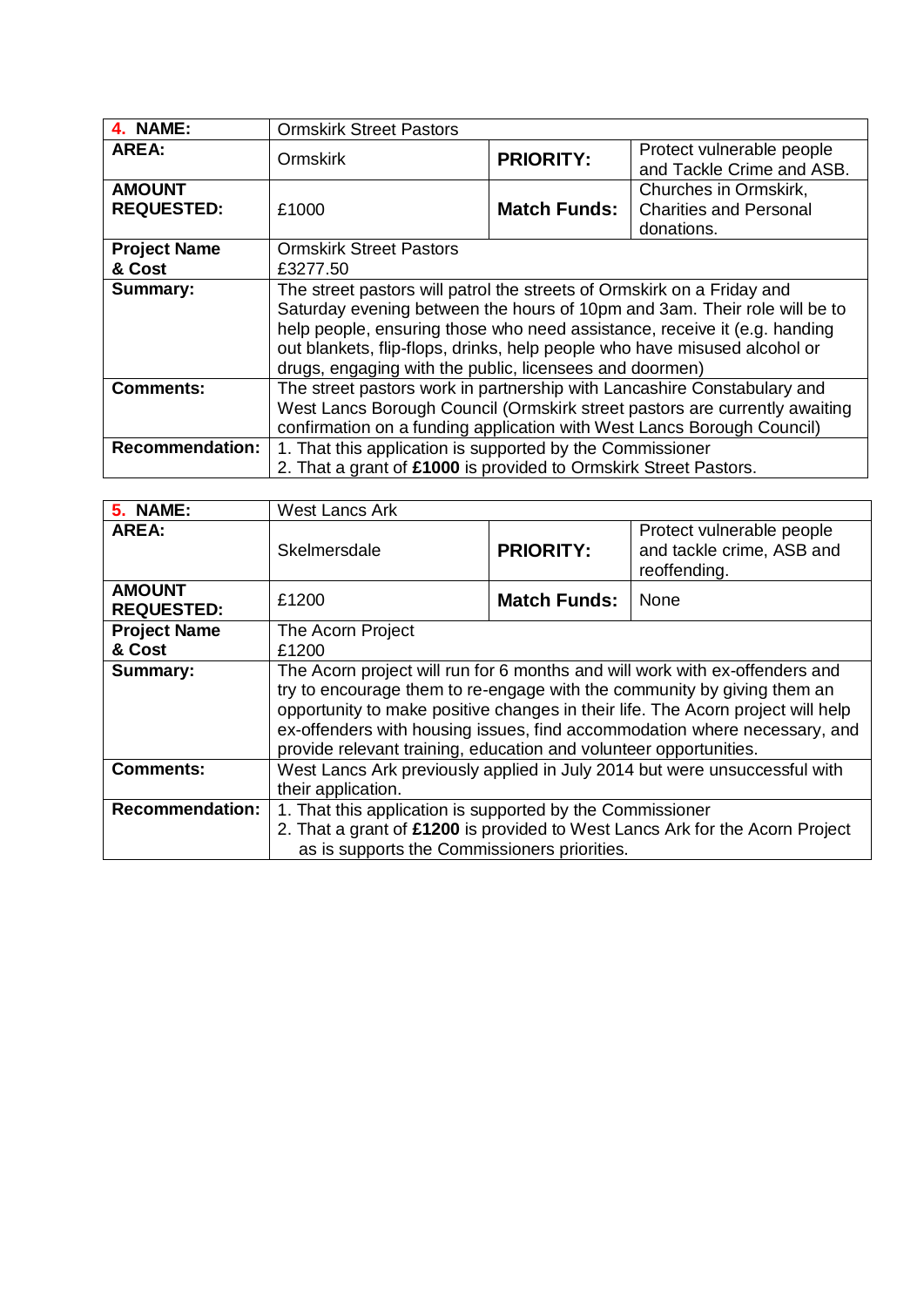The Commissioner is asked to note the following Applications which have been received that do not match the Terms & Conditions or Criteria for the fund:

| A. NAME:                           | <b>Blackpool FC Community Trust</b>                                                                                                                                                                                                                                                                                                                                                                                                                                                    |                     |                                                                                                      |
|------------------------------------|----------------------------------------------------------------------------------------------------------------------------------------------------------------------------------------------------------------------------------------------------------------------------------------------------------------------------------------------------------------------------------------------------------------------------------------------------------------------------------------|---------------------|------------------------------------------------------------------------------------------------------|
| AREA:                              | Blackpool                                                                                                                                                                                                                                                                                                                                                                                                                                                                              | <b>PRIORITY:</b>    | Tackle crime, reoffending<br>and ASB.                                                                |
| <b>AMOUNT</b><br><b>REQUESTED:</b> | £1500                                                                                                                                                                                                                                                                                                                                                                                                                                                                                  | <b>Match Funds:</b> | Charity, Blackpool Council<br>Area Residents Forums and<br><b>Brunswick Community First</b><br>Fund. |
| <b>Project Name</b><br>& Cost      | <b>Blackpool FC Premier League Kicks Project</b><br>£50,000                                                                                                                                                                                                                                                                                                                                                                                                                            |                     |                                                                                                      |
| <b>Details:</b>                    | The Premier League Kicks Project will provide free sporting and educational<br>activities to young people all year round on 6 nights of the week between<br>6pm and 9pm. The project will take place at seven venues across Blackpool<br>in communities with high level levels of ASB.<br>This project totals up to £50k so does not match the criteria for the CAF<br>however, Blackpool FC Community Trust will be encouraged to contact<br>Robert to discuss other funding options. |                     |                                                                                                      |
| <b>Recommendation:</b>             | 1. That this application is NOT supported by the Commissioner<br>2. That this application does not match the criteria for the Community Action<br>Fund as the total of the project is £50k.                                                                                                                                                                                                                                                                                            |                     |                                                                                                      |

| <b>B. NAME:</b>                    | <b>Hyndburn Leisure Centre</b>                                                                                                                                                                                                                                                                                                                                                                                                                                                                                        |                     |                                                                        |
|------------------------------------|-----------------------------------------------------------------------------------------------------------------------------------------------------------------------------------------------------------------------------------------------------------------------------------------------------------------------------------------------------------------------------------------------------------------------------------------------------------------------------------------------------------------------|---------------------|------------------------------------------------------------------------|
| <b>AREA:</b>                       | Hyndburn                                                                                                                                                                                                                                                                                                                                                                                                                                                                                                              | <b>PRIORITY:</b>    | Targeted local initiatives to<br>tackle crime, reoffending and<br>ASB. |
| <b>AMOUNT</b><br><b>REQUESTED:</b> | £2500                                                                                                                                                                                                                                                                                                                                                                                                                                                                                                                 | <b>Match Funds:</b> | <b>Hyndburn Leisure Centre</b>                                         |
| <b>Project Name</b>                | Midnight Football League                                                                                                                                                                                                                                                                                                                                                                                                                                                                                              |                     |                                                                        |
| & Cost                             | £2571.84                                                                                                                                                                                                                                                                                                                                                                                                                                                                                                              |                     |                                                                        |
| <b>Details:</b>                    | The midnight football league encourages young people to sign up to a 16<br>week round robin 5-a-side tournament and the members of the winning team<br>will receive a 3 month membership for Hyndburn Leisure Centre. Whilst the<br>project is on-going youngsters will be encouraged to become involved with<br>coaching certificates, leadership awards, referee and college courses. Young<br>people will also be given the chance to sign up for the new 5-a-side football<br>league which is commencing in 2015. |                     |                                                                        |
| <b>Recommendation:</b>             | 1. That this application is <b>NOT</b> supported by the Commissioner<br>2. That it is noted that the organisation has unrestricted reserves above<br>£10k.                                                                                                                                                                                                                                                                                                                                                            |                     |                                                                        |